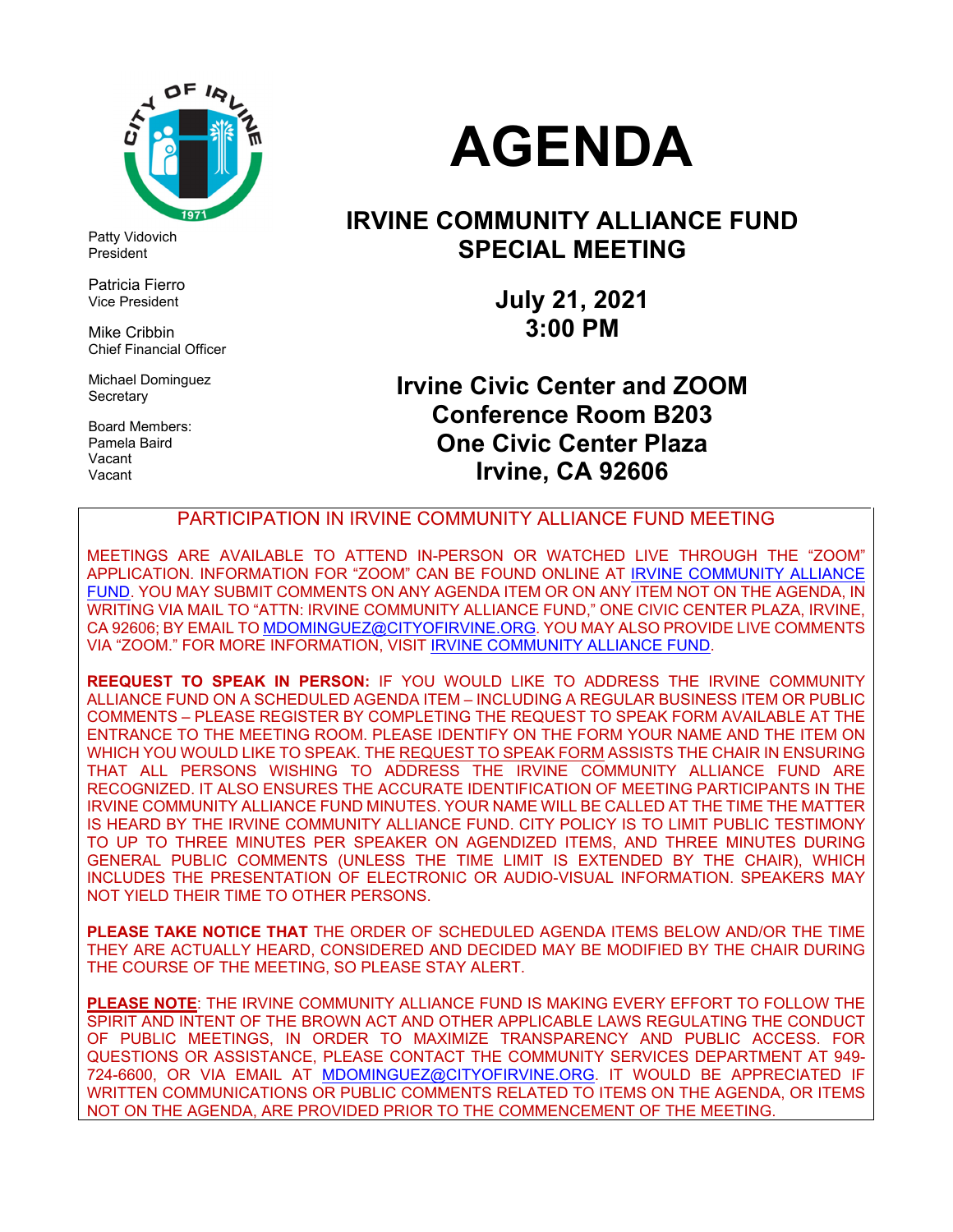**Speaker's Card/Request to Speak:** If you would like to address the Board on a scheduled agenda item, please complete the Request to Speak Form. The card is at the table at the entrance to the conference room. Please identify on the card your name, address (optional), and the item on which you would like to speak and return to the Recording Secretary. The Request to Speak Form assists the President in ensuring that all persons wishing to address the Board are recognized. Your name will be called at the time the matter is heard by the Board.

#### **CALL TO ORDER**

#### **ROLL CALL**

- **1. CLOSED SESSION** 
	- **1.1 CONFERENCE WITH LEGAL COUNSEL EXISTING LITIGATION Pursuant to Government Code Section 54956.9(d)(1) –** *In the Matter of Jordan Dana Frasier Family Trust***, Second Judicial District Court of the State of Nevada and for the County of Washoe, Case No. PR16-00128.**

#### **RECONVENE TO IRVINE COMMUNITY ALLIANCE FUND SPECIAL MEETING**

#### **ANNOUNCEMENTS**

Announcements are for the purpose of presenting brief comments or reports, are subject to California Government Code Section 54954.2 of the Brown Act and are limited to 15 minutes per meeting.

#### **ADDITIONS AND DELETIONS TO THE AGENDA**

Additions to the agenda are limited by California Government Code Section 54954.2 of the Brown Act and for those items that arise after the posting of the Agenda and must be acted upon prior to the next Board meeting.

#### **PUBLIC COMMENTS**

Any member of the public may address the Board on items within the Board's subject matter jurisdiction but which are not listed on this agenda during public comments. However, no action may be taken on matters that are not part of the posted agenda. Public comments are scheduled for 30 minutes and are limited to 3 minutes per person. If you wish to speak, please complete a Speaker's Form and submit it to the Recording Secretary.

#### **2. BOARD BUSINESS**

#### **2.1 MINUTES**

#### **RECOMMENDED ACTION:**

Approve the minutes of the April 22, 2021 Irvine Community Alliance Fund Special Meeting.

#### **RECOMMENDED ACTION:**

Approve the minutes of the June 15, 2021 Irvine Community Alliance Fund Special Meeting.

#### **ADJOURNMENT**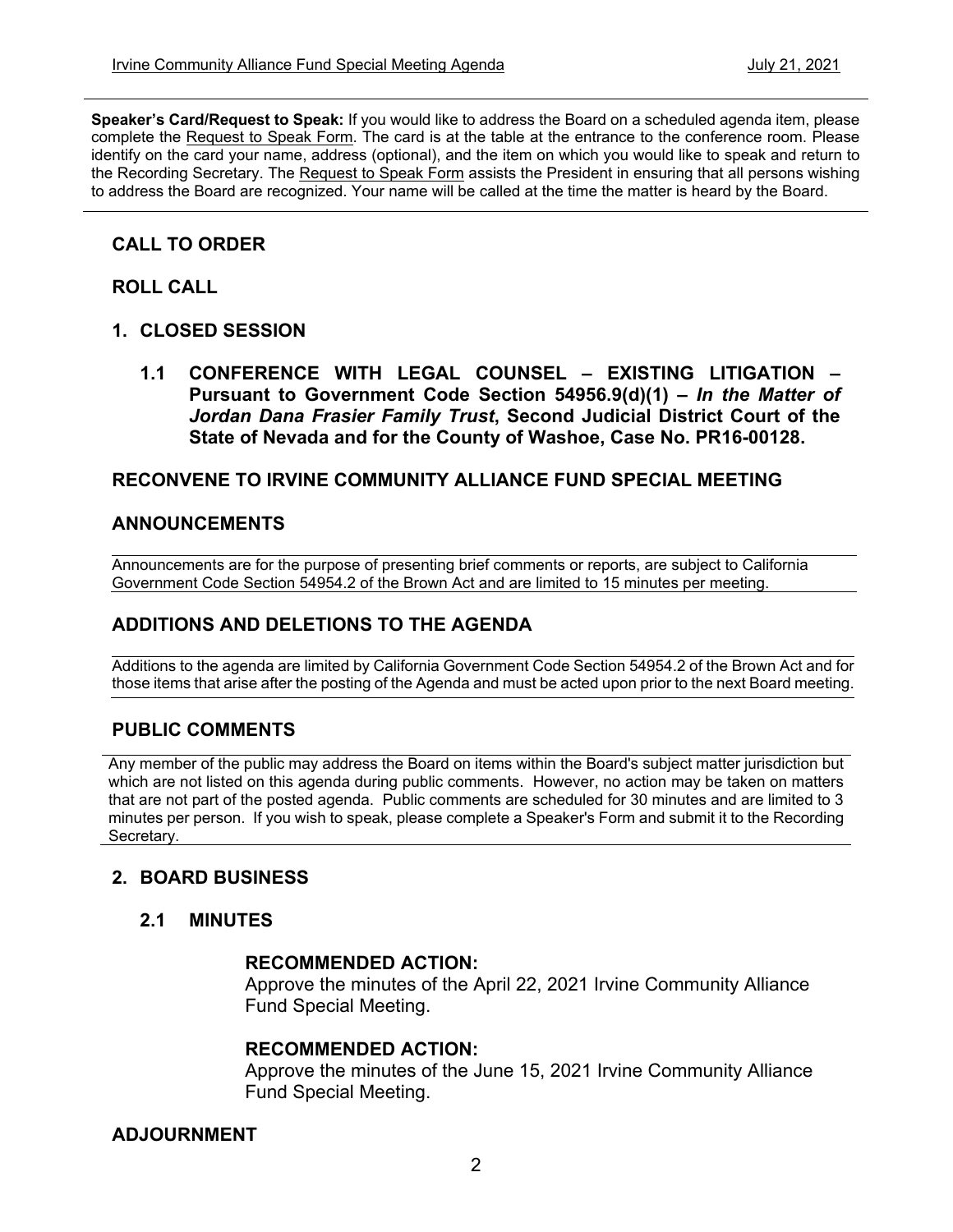#### **NOTICE TO THE PUBLIC**

**At 11:00 p.m.,** the Irvine Community Alliance Fund will determine which of the remaining agenda items can be considered and acted upon prior to 12:00 midnight and will continue all other items on which additional time is required until a future Commission meeting. All meetings are scheduled to terminate at 12:00 midnight.

#### **STAFF REPORTS**

As a general rule, staff reports or other written documentation have been prepared or organized with respect to each item of business listed on the agenda. Copies of these materials are on file with the Irvine Community Alliance fund liaison and are available for public inspection and copying once the agenda is publicly posted, at least 72 hours prior to a meeting. Staff reports can also be downloaded from the City's website beginning the Monday prior to the scheduled Irvine Community Alliance Fund meeting on Thursday.

If you have any questions regarding any item of business on the agenda for this meeting, or any of the staff reports or other documentation relating to any agenda item, please contact Irvine Community Alliance Fund liaison at (949) 724-6687.

#### **SUPPLEMENTAL MATERIAL RECEIVED AFTER THE POSTING OF THE AGENDA**

Any supplemental writings or documents distributed to a majority of the Irvine Community Alliance Fund regarding any item on this agenda after the posting of the agenda will be available for public review in the Community Services Department, One Civic Center Plaza, Irvine, California, during normal business hours. In addition, such writings or documents will be made available for public review at the respective public meeting.

#### **SUBMITTAL OF INFORMATION BY MEMBERS OF THE PUBLIC FOR DISSEMINATION OR PRESENTATION AT PUBLIC MEETINGS**

Written Materials/Handouts: Any member of the public who desires to submit documentation in hard copy form may do so prior to the meeting or at the time he/she addresses the Irvine Community Alliance Fund. Please provide seven copies of the information to be submitted and file with the Recording Secretary at the time of arrival to the meeting. This information will be disseminated to the Irvine Community Alliance Fund Board Members at the time testimony is given.

#### **CITY SERVICES TO FACILITATE ACCESS TO PUBLIC MEETINGS**

**AMERICANS WITH DISABILITIES ACT:** It is the intention of the City of Irvine to comply with the Americans with Disabilities Act (ADA) in all respects. If, as an attendee or a participant at this meeting, you will need special assistance beyond what is normally provided, the City of Irvine will attempt to accommodate you in every reasonable manner. Please contact the Irvine Community Alliance Fund Secretary at 949-724-6655 at least 48 hours prior to the meeting to inform us of your particular needs and to determine if accommodation is feasible. Please advise us at the time if you will need accommodations to attend or participate in meetings on a regular basis.

#### **COMMUNICATION AND ELECTRONIC DEVICES**

To minimize distractions, please be sure all personal communication and electronic devices are turned off or on silent mode.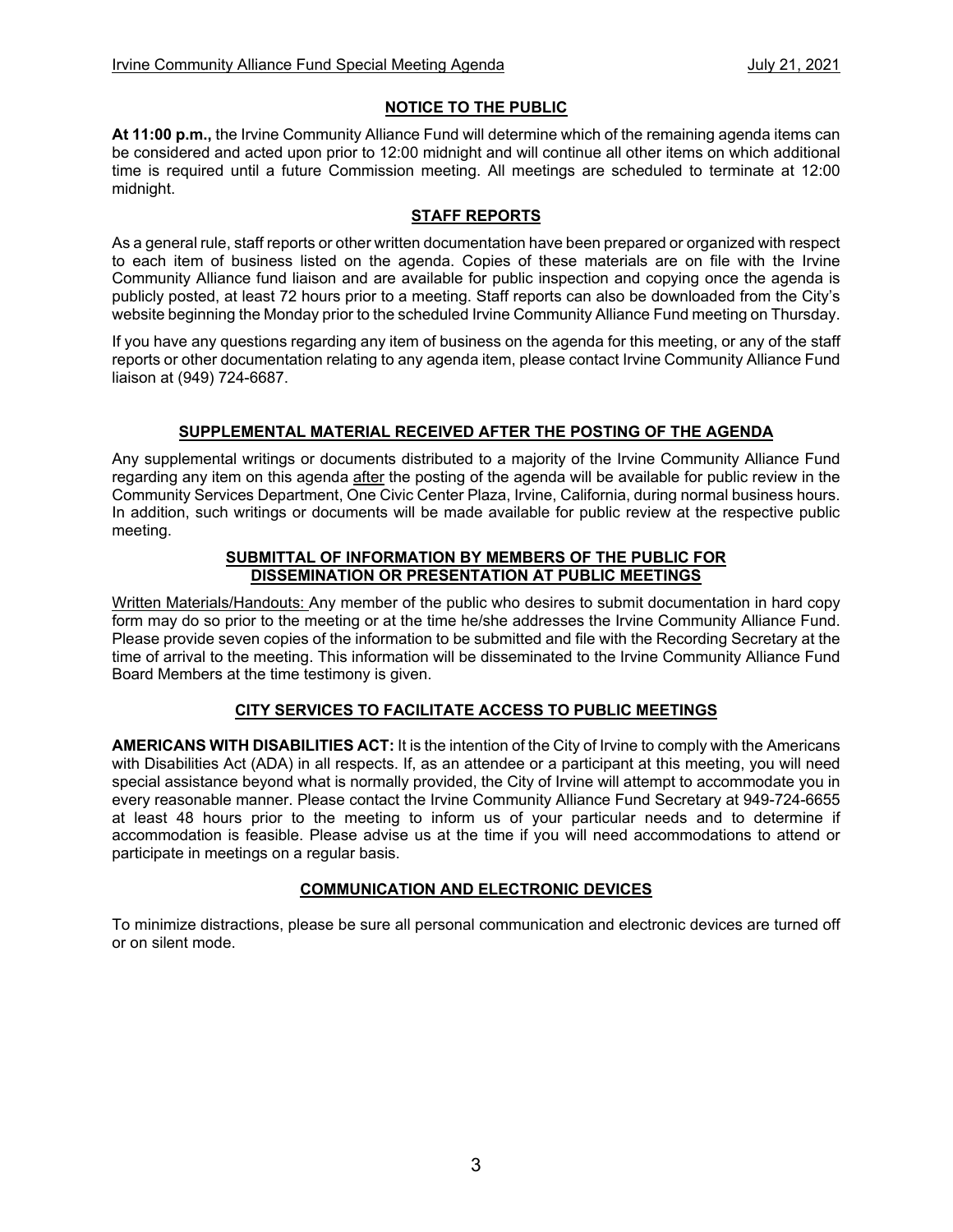Irvine Community Alliance Fund Special Meeting Agenda July 21, 2021

#### MEETING SCHEDULE

Annual meetings of the lrvine Community Alliance Fund are held in accordance with dates selected by the lrvine Commuñity Aliance Fund Board of Directors unless othenruise noted. Agendas are available at the following locations:

- . Community Services Lobby
- . Public Safety Lobby
- . City's web page at www.ci.irvine.ca.us

I hereby certify that the agenda for the lrvine Community Alliance Fund meeting was posted in accordance with law in the posting book located in the Public Safety Lobby of the Civic Center, One Civic Center Plaza,<br>Irvine, California on World (5, 2021 by 5:30 p.m.  $Juhx$   $15, 20$   $21$  by  $5.30$  p.m.

Т.

Irvine Community Alliance Fund Liaison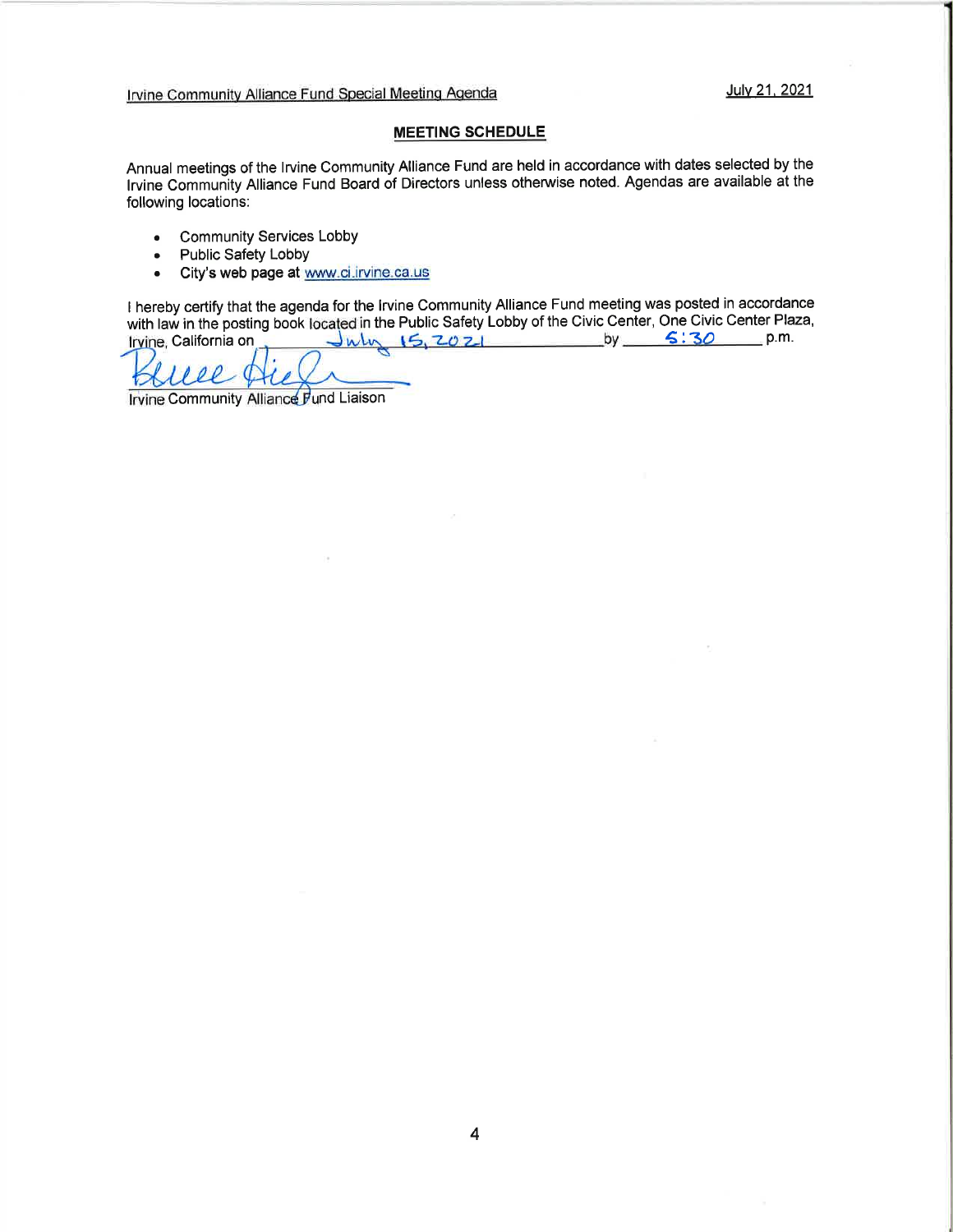# CLOSED SESSION

ITEM 1.1 *(There is no report associated with this item.)*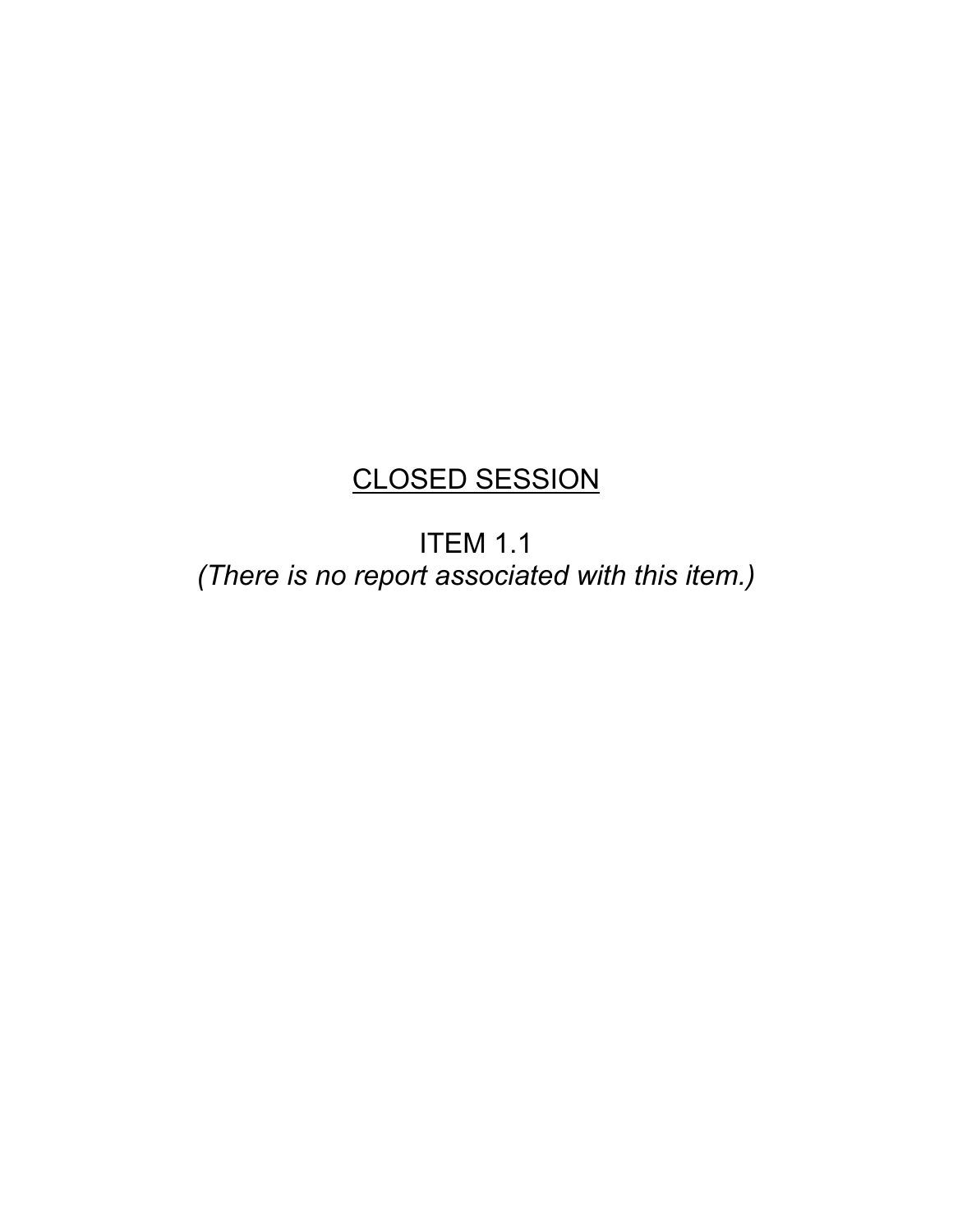# BUSINESS ITEM

# ITEM 2.1

# MINUTES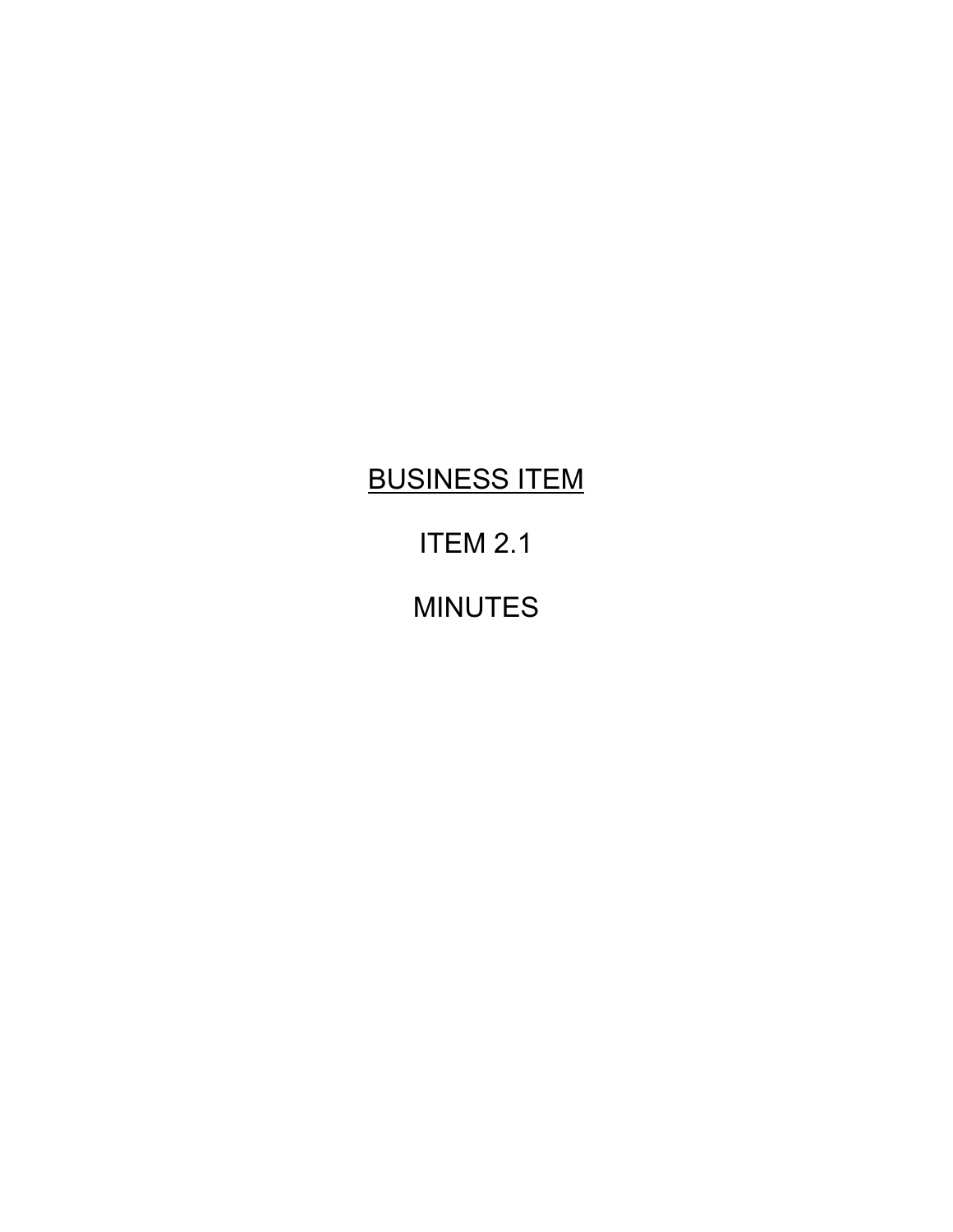

# **MINUTES**

## **IRVINE COMMUNITY ALLIANCE FUND SPECIAL MEETING**

### **April 22, 2021 4:00 PM**

## **Zoom Meeting**

#### **CALL TO ORDER**

The special meeting of the Irvine Community Alliance Fund (ICAF) was called to order at 4:05 p.m. by President Theriault.

#### **ROLL CALL**

| PRESENT: 6 | PRESIDENT:<br><b>VICE PRESIDENT:</b><br><b>BOARD MEMBER:</b><br><b>BOARD MEMBER:</b><br><b>CHIEF FINANCIAL OFFICER:</b><br><b>SECRETARY:</b> | <b>DONNA THERIAULT</b><br><b>PATRICIA FIERRO</b><br><b>PATTY VIDOVICH</b><br>PAMELA BAIRD<br><b>MIKE CRIBBIN</b><br>MICHAEL DOMINGUEZ |
|------------|----------------------------------------------------------------------------------------------------------------------------------------------|---------------------------------------------------------------------------------------------------------------------------------------|
| ABSENT:    | <b>BOARD MEMBER:</b>                                                                                                                         | VACANT                                                                                                                                |

#### **ANNOUNCEMENTS**

Board member Baird announced there is internal discussion about the possible expansion of ICAF's role in City fundraising, and will agendize this topic for discussion at a future ICAF meeting.

#### **ADDITIONS AND DELETIONS TO THE AGENDA**

There were no additions and deletions to the agenda.

#### **PUBLIC COMMENTS**

There were no public comments.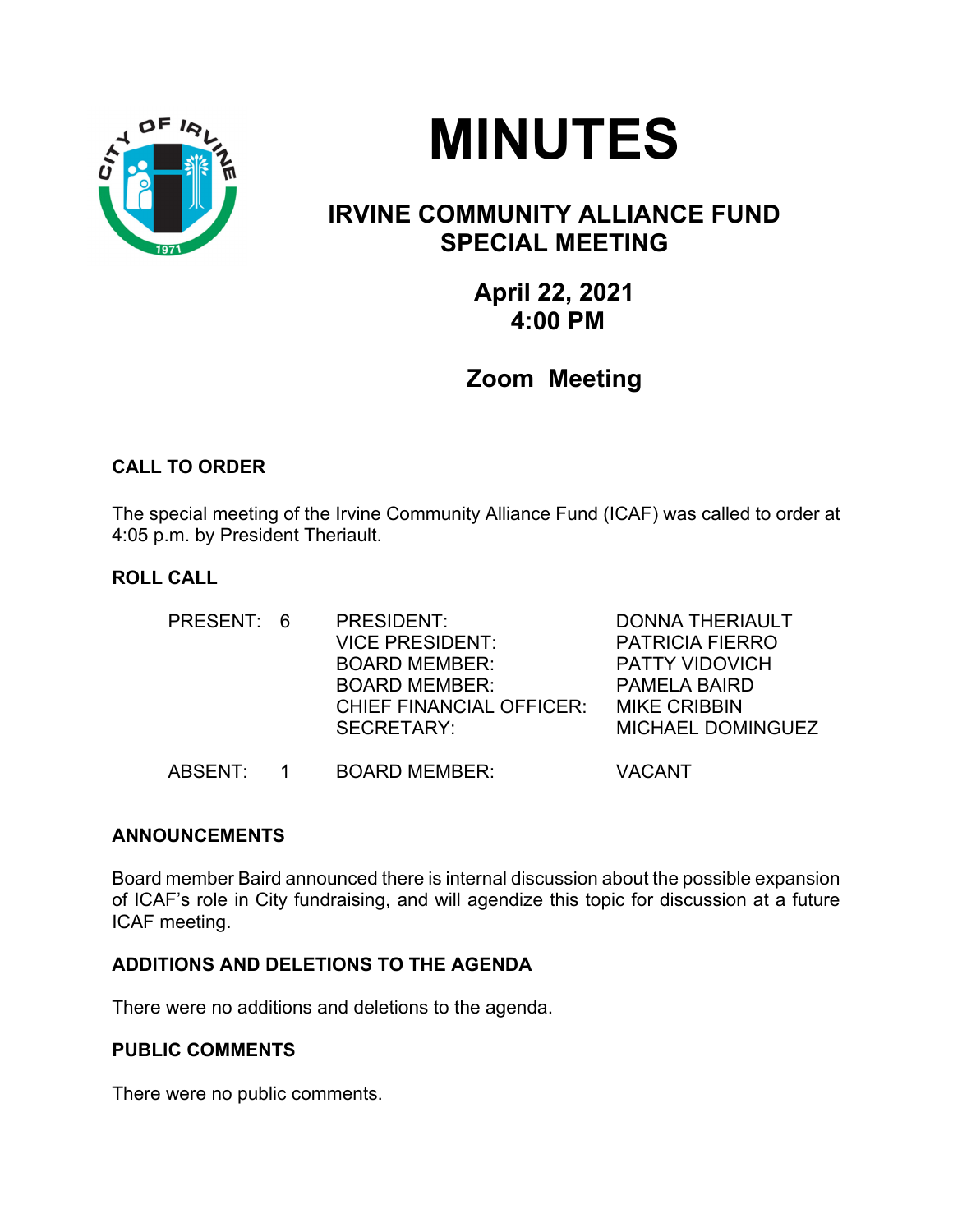#### **PRESENTATIONS**

There were no presentations.

#### **BOARD BUSINESS**

#### **1. APPROVAL OF IRVINE COMMUNITY ALLIANCE FUND BOARD MINUTES**

#### **ACTION:**

**Moved by President Theriault, seconded by Chief Financial Officer Cribbin, to approve the minutes of the Irvine Community Alliance Fund meeting held on December 16, 2020.**

The motion carried as follows:

AYES: 6 Board Members: Theriault, Fierro, Vidovich, Cribbin, Baird, Dominguez

#### **2. CONTINUATION OF AGENDA ITEM 4 FROM DECEMBER 16, 2020: DISCUSSIONOF IRVINE COMMUNITY ALLIANCE FUND DISSOLUTION OR STREAMLINING OF BOARD OF DIRECTORS**

President Theriault recapped prior discussion where ICAF dissolution was not recommended after discussion with the City Attorney since the City had no other organization to replace ICAF's function. Discussion ensued about recruiting to fill the existing Board vacancy.

#### **ACTION:**

**Moved by President Theriault, seconded by Board member Vidovich, to recruit to fill vacancy for new community Board member.** 

The motion carried as follows:

AYES: 6 Board Members: Theriault, Fierro, Vidovich, Cribbin, Baird, Dominguez

#### **3. IRVINE COMMUNITY ALLIANCE FUND ELECTION OF OFFICERS**

President Theriault called for nominations for President, Vice President, Chief Financial Officer, and Secretary of the Irvine Community Alliance Fund. Board discussion ensued.

#### **ACTION:**

**Moved by President Theriault, seconded by Vice President Fierro, and by unanimous vote the election of officers is as follows**:

| President:                      | Patty Vidovich           |
|---------------------------------|--------------------------|
| Vice President:                 | Patricia Fierro          |
| <b>Chief Financial Officer:</b> | Mike Cribbin             |
| Secretary:                      | <b>Michael Dominguez</b> |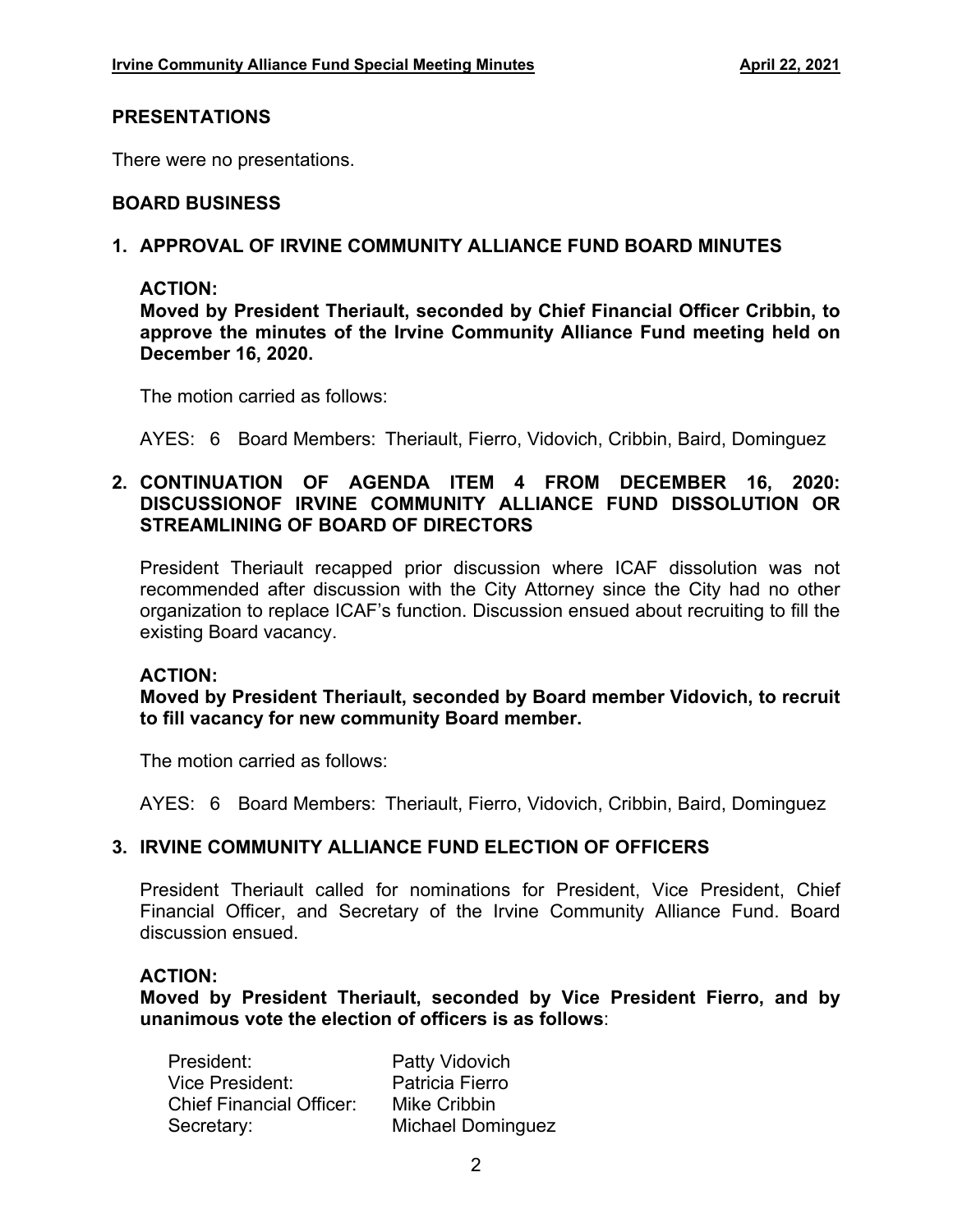The motion carried as follows:

AYES: 6 Board Members: Theriault, Fierro, Vidovich, Cribbin, Baird, Dominguez

#### **ADJOURNMENT**

#### **Moved by President Vidovich, seconded by Vice President Fierro, and unanimously carried to adjourn the meeting at 4:43 p.m.**

The next regular meeting of the Irvine Community Alliance Fund is scheduled for October 7, 2021, 3:00 p.m., at the Irvine Civic Center, Community Services, Conference Room B-203, Irvine, California.

 $\overline{\phantom{a}}$ PATTY VIDOVICH, PRESIDENT

Date Approved:

MICHAEL DOMINGUEZ, SECRETARY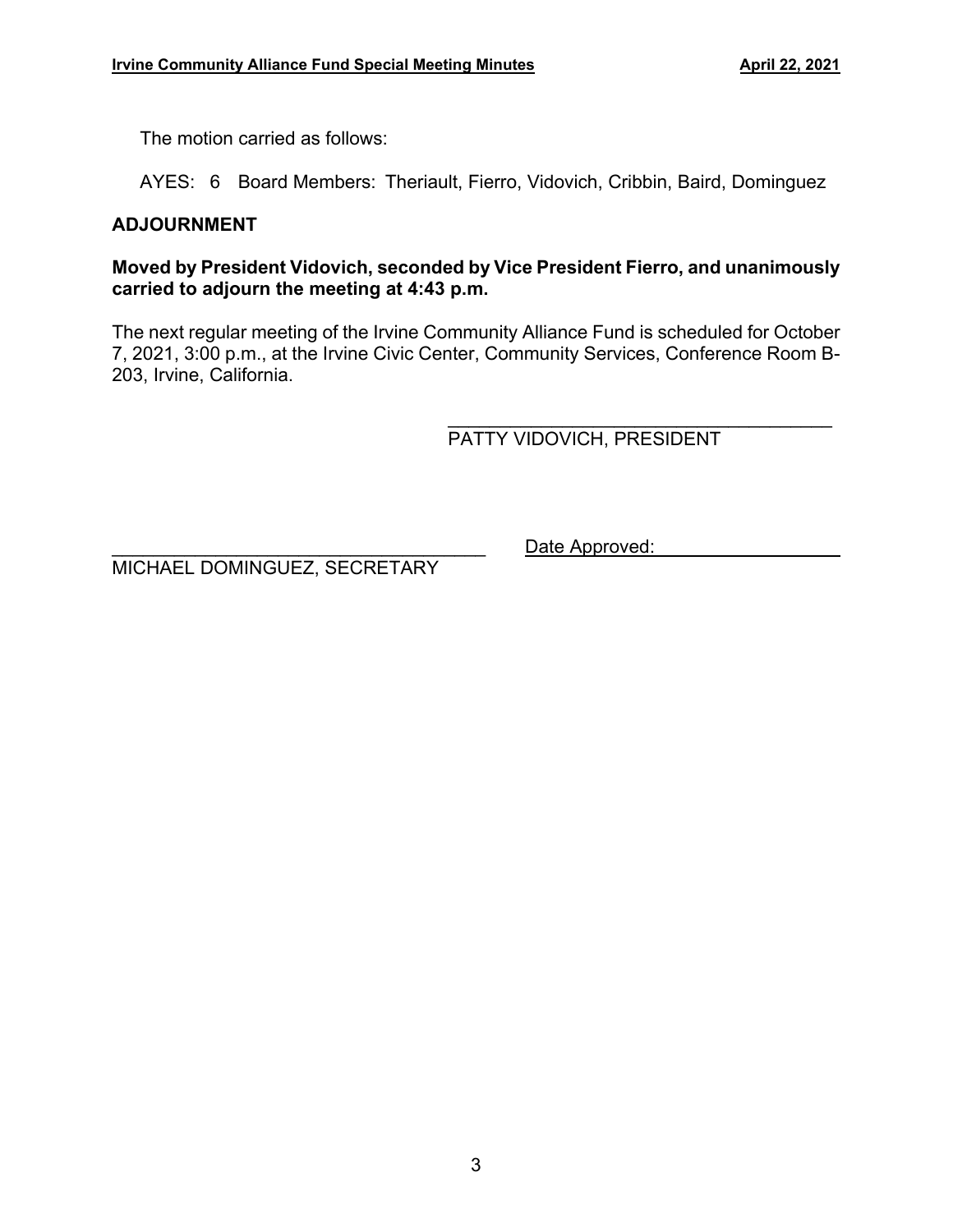



## **IRVINE COMMUNITY ALLIANCE FUND SPECIAL MEETING**

**June 15, 2021 11:30 AM** 

## **Zoom Meeting**

#### **CALL TO ORDER**

The special meeting of the Irvine Community Alliance Fund was called to order at 11:41 a.m. by President Vidovich.

#### **ROLL CALL**

| PRESENT: 5 |               | PRESIDENT:<br><b>VICE PRESIDENT:</b><br><b>BOARD MEMBER:</b><br><b>CHIEF FINANCIAL OFFICER:</b><br>SECRETARY: | <b>PATTY VIDOVICH</b><br><b>PATRICIA FIERRO</b><br><b>PAMELA BAIRD</b><br><b>MIKE CRIBBIN</b><br><b>MICHAEL DOMINGUEZ</b> |
|------------|---------------|---------------------------------------------------------------------------------------------------------------|---------------------------------------------------------------------------------------------------------------------------|
| ABSENT:    | $\mathcal{P}$ | <b>BOARD MEMBER:</b><br><b>BOARD MEMBER:</b>                                                                  | <b>VACANT</b><br><b>VACANT</b>                                                                                            |

#### **1. CLOSED SESSION**

City Attorney Melching announced the following Closed Session item:

**1.1 CONFERENCE WITH LEGAL COUNSEL - EXISTING LITIGATION - Pursuant to Government Gode Section 54956.9(dX1) -** *ln the Matter of Jordan Dana Frasier Family Trust***, Second Judicial District Court of the State of Nevada and for the County of Washoe, Case No. PRl6-00128.** 

#### **RECESS**

President Vidovich recessed the Irvine Community Alliance Fund meeting to Closed Session at 11:51 a.m.